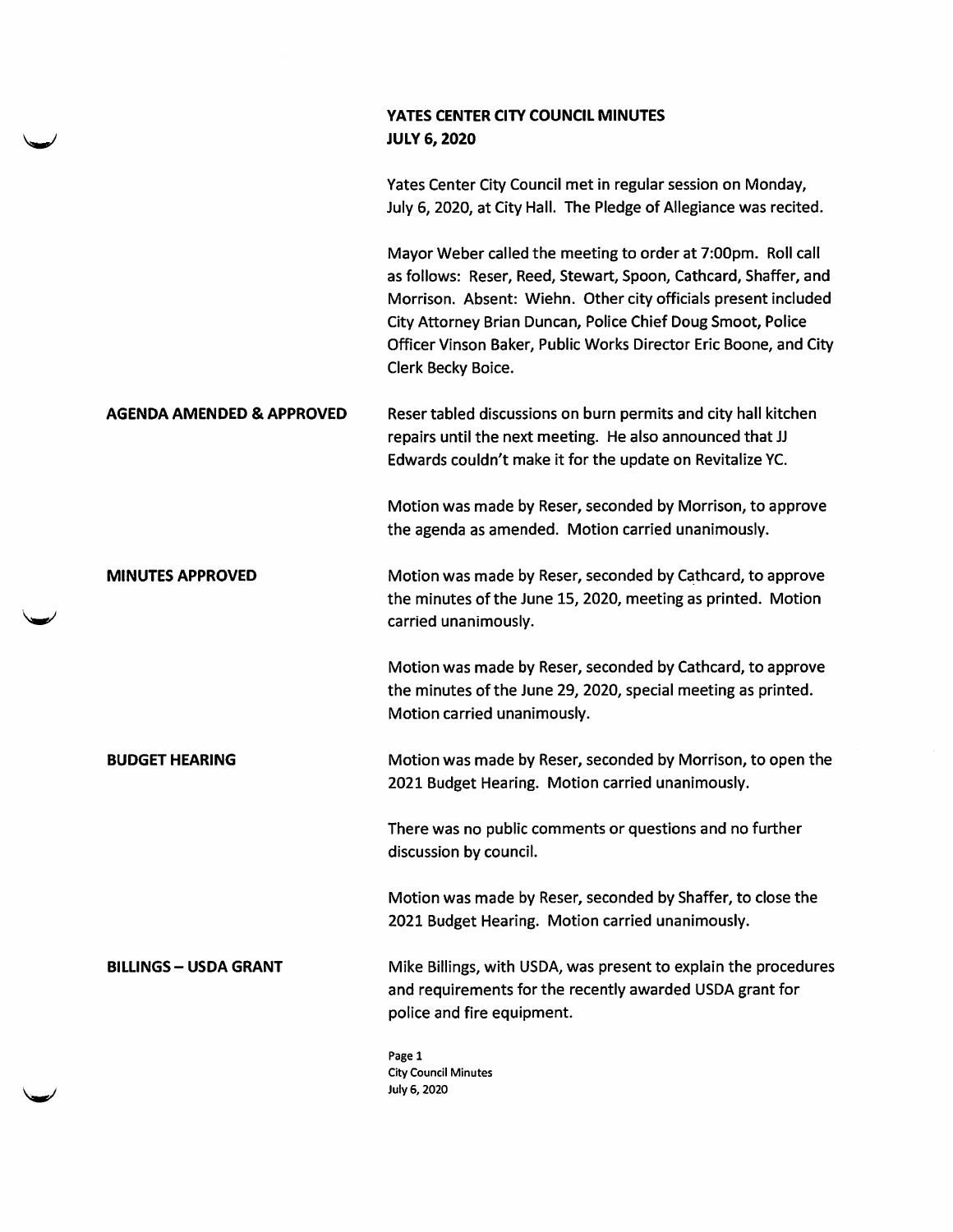Billings presented forms needing to be signed for the grant. Motion was made by Cathcard, seconded by Shaffer, to authorize Mayor Weber to sign the LETTER OF INTENT TO MEET CONDITIONS for the USDA grant. Motion carried unanimously. Motion was made by Cathcard, seconded by Reser, to authorize Mayor Weber to sign the REQUEST FOR OBLIGATION OF FUNDS for the USDA grant. Motion carried unanimously. CITY ATTORNEY COURT MASKS REQUIRED Duncan informed council that it would be a state requirement for staff and all people attending municipal court to wear masks due to COVID. COMMITTEE REPORTS ADMINISTRATIVE ADOPT 2021 BUDGET Motion was made by Reser, seconded by Spoon, to adopt the 2021 Budget as presented. Motion carried unanimously. **CARES ACT** Boice gave a brief update on the first meeting of the Woodson County Coronavirus Relief Fund (CRF) Task Force. **SAFETY** THIRD POLICE CAR Discussion was held on options to replace the Crown Vic police car that is no longer operable. Motion was made by Cathcard, seconded by Shaffer, to allow the Yates Center Police Department to be put on the waiting list to purchase a retired Kansas Highway Patrol vehicle, without any obligations. Motion carried unanimously. SMOOT CONTRACT Motion was made by Cathcard, seconded by Reed, to not extend the contract of Chief of Police Doug Smoot, but to hire him as a regular employee. Motion carried with Spoon voting no. PD VACATION Cathcard explained the need to adjust the vacation time earned for the police department since the work schedule has been adjusted. Motion was made by Cathcard, seconded by Reed, to allow police officers with vacation time earned to keep it, but on their next employment anniversary to change the police department's week of vacation earned from 72 hours to 48 hours. Motion carried unanimously. Page 2

City Council Minutes July 6, 2020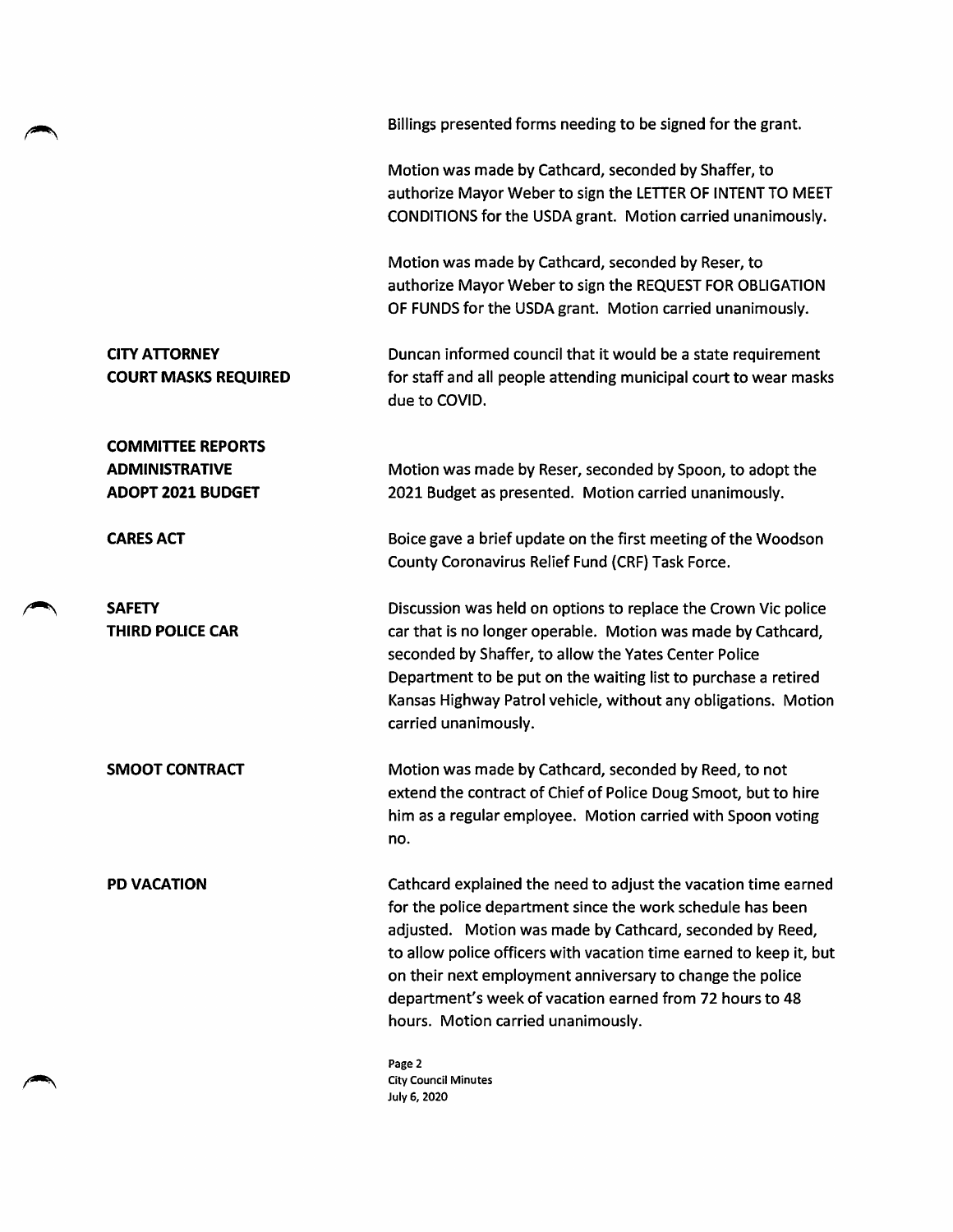| <b>FIRETRUCK P.O.</b>                                               | Motion was made by Cathcard, seconded by Shaffer, to<br>authorize Mayor Weber to sign the purchase order from<br>Sutphen on the firetruck from CDBG funding.                                                                                                                                                                                                               |
|---------------------------------------------------------------------|----------------------------------------------------------------------------------------------------------------------------------------------------------------------------------------------------------------------------------------------------------------------------------------------------------------------------------------------------------------------------|
| <b>PUBLIC WORKS</b><br><b>PUMP HOSES</b><br><b>WAIVE BID POLICY</b> | Motion was made by Spoon, seconded by Reser, to waive the<br>bid policy to purchase two hoses for the water plant peristaltic<br>pump. Motion carried unanimously.                                                                                                                                                                                                         |
|                                                                     | Motion was made by Spoon, seconded by Shaffer, to purchase<br>two hoses for the water plant peristaltic pump from Fluid<br>Equipment for \$1,086.00. Motion carried unanimously.                                                                                                                                                                                           |
| <b>CHILD AT PLAY SIGNS</b>                                          | A lengthy discussion was held on the placement of "Child<br>At Play" signs. It was tabled until the next meeting to allow<br>the safety committee to check into the matter.                                                                                                                                                                                                |
| <b>FENCE 709 S LINCOLN</b>                                          | It was the consensus of the council to have the police<br>department notify the property owner at 709 S Lincoln that<br>his fence was in the right-of-way and needed to be moved<br>immediately.                                                                                                                                                                           |
| <b>DO METER ENG SERVICES</b>                                        | Spoon opened the two bids that were received for the<br>engineering services of the DO meter:                                                                                                                                                                                                                                                                              |
|                                                                     | <b>BG Consultants</b><br>\$8,500.00<br>\$6,200.00<br><b>Wilson &amp; Company</b>                                                                                                                                                                                                                                                                                           |
|                                                                     | Motion was made by Spoon, seconded by Shaffer, to accept the<br>bid from Wilson & Company of \$6,200.00. Motion carried<br>unanimously.                                                                                                                                                                                                                                    |
| <b>EXECUTIVE SESSION</b>                                            | Motion was made by Spoon, seconded by Reser, to enter into a<br>10-minute executive session for attorney/client privilege, in the<br>council room, for the purpose of discussing with the city<br>attorney matters of a confidential character and which is<br>private. Motion carried unanimously. Council entered<br>executive session at 8:24pm to reconvene at 8:34pm. |
|                                                                     | Council reconvened at 8:34pm.                                                                                                                                                                                                                                                                                                                                              |
|                                                                     | Page 3<br><b>City Council Minutes</b><br>July 6, 2020                                                                                                                                                                                                                                                                                                                      |